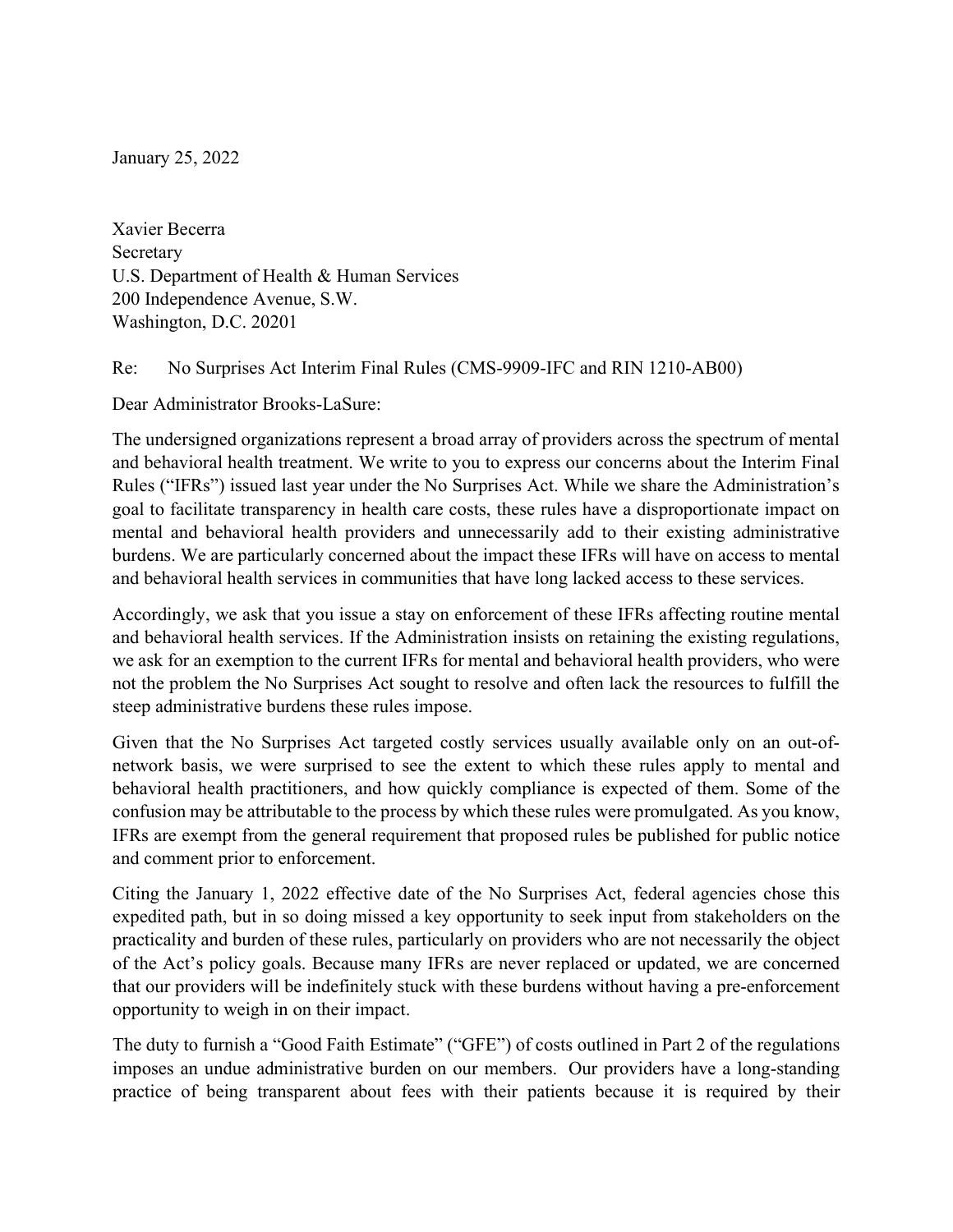professional ethics. Requiring clinicians to fill out the GFE form and update it every time there is a minor change in the treatment plan that may or may not have an impact on costs takes away from valuable treatment time – which is in extremely high demand as more and more people are struggling with the mental health impact of the COVID pandemic. Demand is already so high that many patients are finding it difficult to find a provider with enough availability to meet their needs. Further, requiring our members to provide the GFE is contrary to the original intent of the NSA, which was to protect patients and their families from surprise medical bills that threatened their solvency and made them subject to predatory debt collectors.

 The rule also fails to capture the practical nuances involved in referring patients to other independent mental health practitioners for treatment, as well as the urgency under which appointments are scheduled. This leaves much ambiguity as to when GFEs must be issued to uninsured/self-pay patients, who must issue them, and when and how such GFEs must be updated to reflect changes in a patient's status, course of treatment, or insurance coverage. We also understand from CMS' recent public events that providers are expected to prepare GFEs even when services are provided at no cost to the patient. While we understand the value of patients having access to clear cost information, we are concerned that the current IFRs only impose a gratuitous regulatory burden that does little to further this goal.

 Looking ahead to forthcoming rulemaking on transmission of GFEs to insurers, we have broader concerns about how insurers will use these documents in making coverage determinations. Specifically, we are concerned that insurers will use these GFEs as a mechanism or justification to limit mental health treatment beyond the scope of the GFE, or otherwise view them as an admission that the patient will only require a certain degree of mental health treatment. As you know, mental health exists on a continuum, and patients may move in different directions along that continuum depending on various factors. Especially given the existing barriers that plans may impose to mental health treatment, we hope the Administration shares our view that patients and providers should be empowered to recommend and obtain the services most appropriate for the patient's needs.

 Additionally, the Federal Independent Dispute Resolution ("IDR") described in the IFRs raises multiple concerns about upsetting the delicate balance between adequate access to mental health services and appropriate reimbursement for such services. We are concerned that the process outlined in the IFRs cedes undue influence to insurers in setting the terms of negotiations between providers and insurers. We are also concerned about the possibility of insurers abusing the IDR process as part of an overall strategy of further suppressing reimbursement rates for mental and behavioral health services.

 Despite the enactment of the Mental Health Parity and Addiction Equity Act (MHPAEA) over a decade ago, the reality of placing coverage of mental health services on equal footing with their medical counterparts has fallen far short of MHPAEA's ambitions. Research consistently reinforces the everyday experiences of our membership: that mental health providers face higher administrative barriers to coverage and lower reimbursement rates for their services (as compared to medical/surgical providers), while patients often find themselves having to choose from narrower networks of mental health providers. Because insurance networks are often not a